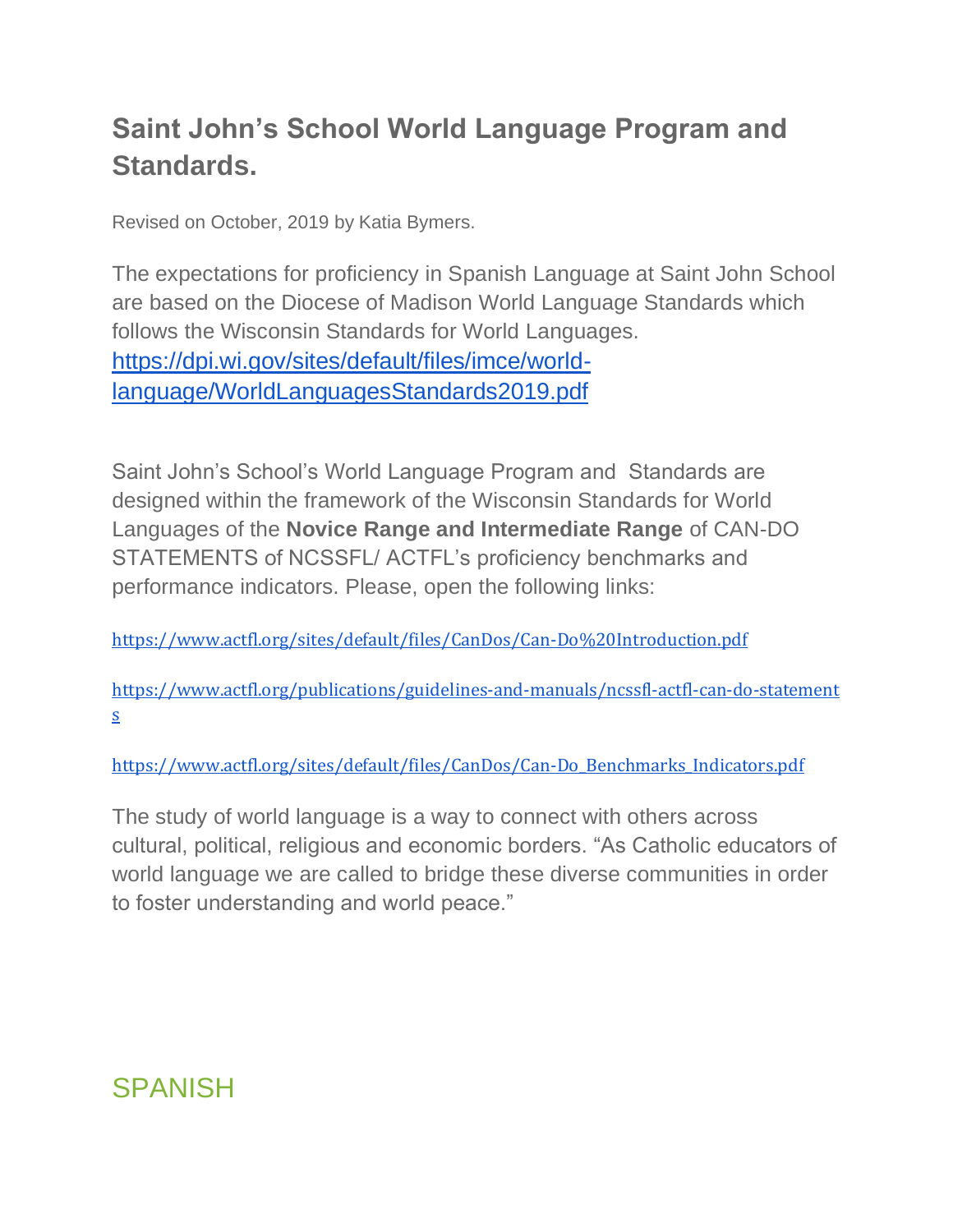

#### **Wisconsin Standards for World Languages.**

The Wisconsin Standards for World Languages are designed to:

- prepare students to use the language of instruction (target language) to communicate,
- engage in disciplinary content learning,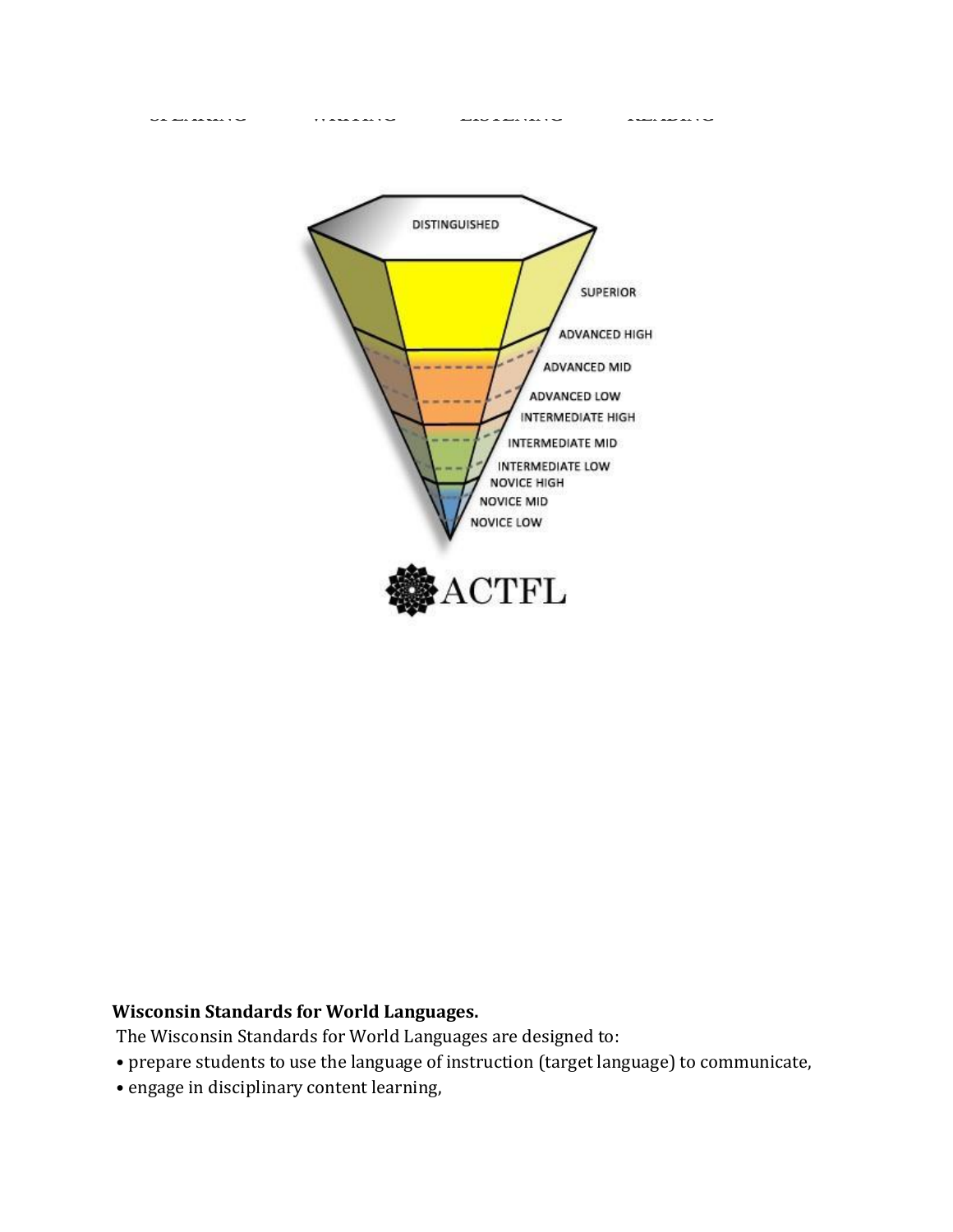- investigate and interact within and across cultures,
- participate in diverse contexts and communities,
- compare languages and cultures,
- develop skills for local and global community engagement, and
- access the benefits of multilingualism for college, careers, and personal enrichment.

The content of the Foreign Language Standards of Learning for modern world languages strategically integrates the five goal areas of : **Communication, Cultures, Connections, Comparisons, and Communities.**

#### **GOAL AREA - Communication.**

#### Standard 1. **Interpretive Communication**

- Listening and reading and demonstrate understanding.
- Standard 2. **Interpersonal Communication** 
	- Using oral and written language to exchange information.

#### Standard 3. **Presentational Communication**

- Speaking. Narrate. Present ideas.

## **GOAL AREA - Cultural and Global Competence**

#### Standard 4. **Intercultural Communication**

Investigate and compare cultures, reflecting on relationships between products, practices, and perspectives of diverse cultures. Making Connections through languages.

#### Standard 5. **Global Competence and Community Engagements**

- Cultural comparisons. Interacting with others within their local and global **Communities** 

World Language Program - Saint John School 2019/2020.

#### **Grade Level - Kindergarten.**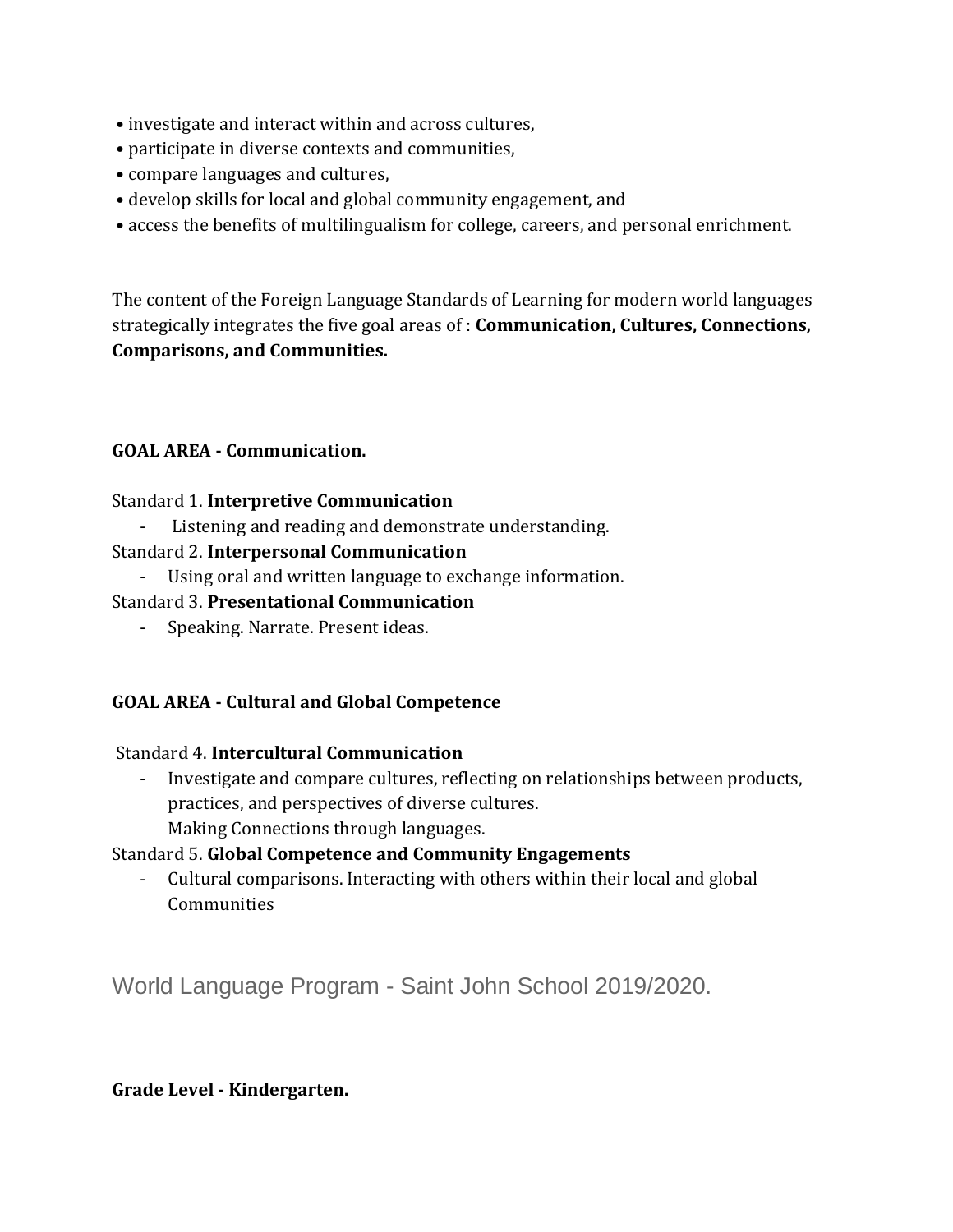**Goal Area: Communication. Proficiency benchmarks and performance Indicators - Novice low.**

**Units of Study: Greetings, weather, day of the week and months, feelings and emotions, basic colors, numbers, basic body parts, opposites, fire and firefighters, family members, classroom objects, basic food, clothings, Spanish Alphabet, animals, places in the Community.** 

**Cultural Songs in the target language: Hola Amigos, Pulgarcito, Hola, Hola Coca-cola, 7 days, months, colors song, elefante song (counting), body parts song, tia Monika, alphabet song, Juanito, yo soy grande, arriba, abajo song, etc.**

**Appropriate videos , bulletin boards, manipulatives, and books in the target language to support learning units.**

**Grade Level - First grade. Goal Area: Communication. Proficiency benchmarks and performance Indicators - Novice low.**

**Units of Study: Review and add vocabulary on Units: Greetings, weather, day of the week and months, feelings and emotions, basic colors, numbers, basic body parts, family members, classroom objects, opposites, basic food, clothings, Spanish alphabet, animals, places in the community. Introducing: More numbers, calendar, seasons, written activities, projects, vocabulary games.**

**Introduce: some Spanish speaking countries flags and capitals - Culture.**

**Watch videos about spanish speaking countries learn about some fun facts, currency, capitals and their flags. Work on a packet.**

**Appropriate videos, worksheets, manipulatives, and books in the target language to support learning units.**

**Spanish Book - Made of reproducible Spanish book.**

**Grade Level - Second and Third grade.** 

**Goal Area: Communication.**

**Proficiency benchmarks and performance Indicators - Novice low.**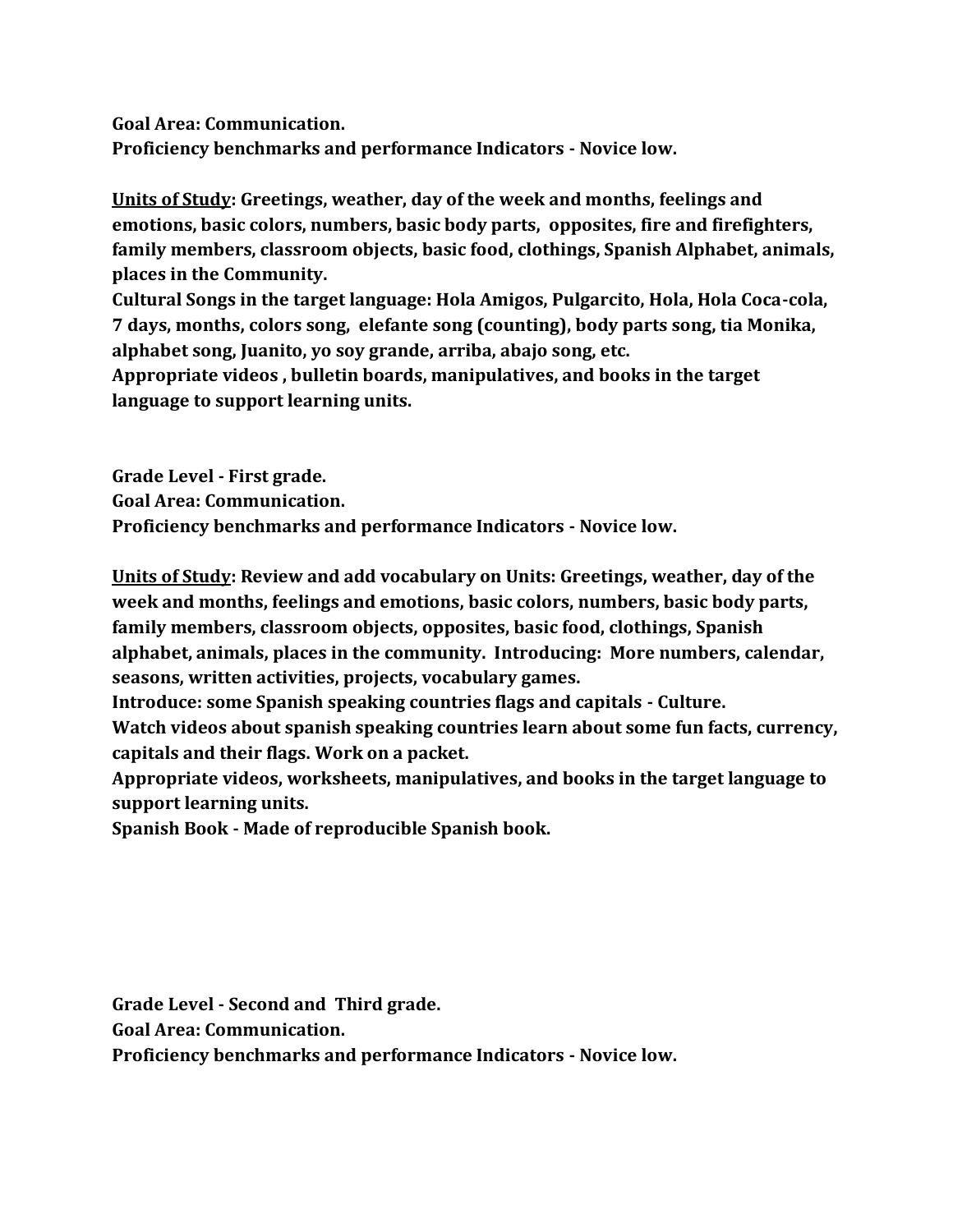**Units of Study: Review and add vocabulary on Units: Greetings, weather, seasons, calendar, day of the week and months, feelings and emotions, basic colors, numbers, basic body parts, opposites, classroom objects, family members, food grouping, clothings, Spanish Alphabet, animals groupings, places in the Community and professions,** 

**Introduce: more numbers, written activities, projects, vocabulary games. Introduce: professions, more foods separated into breakfast, lunch, dinner and snacks.** 

**Appropriate videos, worksheets, manipulatives, and books in the target language to support learning units.**

**Spanish Book - Made of reproducible Spanish book material.**

**Third Grade - Introduce: telling time, animal habitats, and sports and activities. Introduce weather Presentation Skit - presentational communication. Appropriate videos, manipulatives, and books in the target language to support learning units.**

**Spanish Book - Made of reproducible Spanish book material.**

# Assessment

Teacher Observation during instruction, games and word repetition.

# Kindergarten to Third Grade - Standards expectations.

## 1.1 Interpretive Communication

Students imitate vocabulary with reasonable accuracy. Responds appropriately to gestures and words for conventional greetings and leave-takings.

## 1.2 Interpersonal Communication

Students recognize a limited number of isolated words and show evidence of understanding speech that is repeated and highly supported by visual and contextual clues (teacher commands, questions in songs, rhymes and story telling)..

1.3 Presentational Communication Students recite, sing, dance and draw.

2.1 Cultural Practices and Perspectives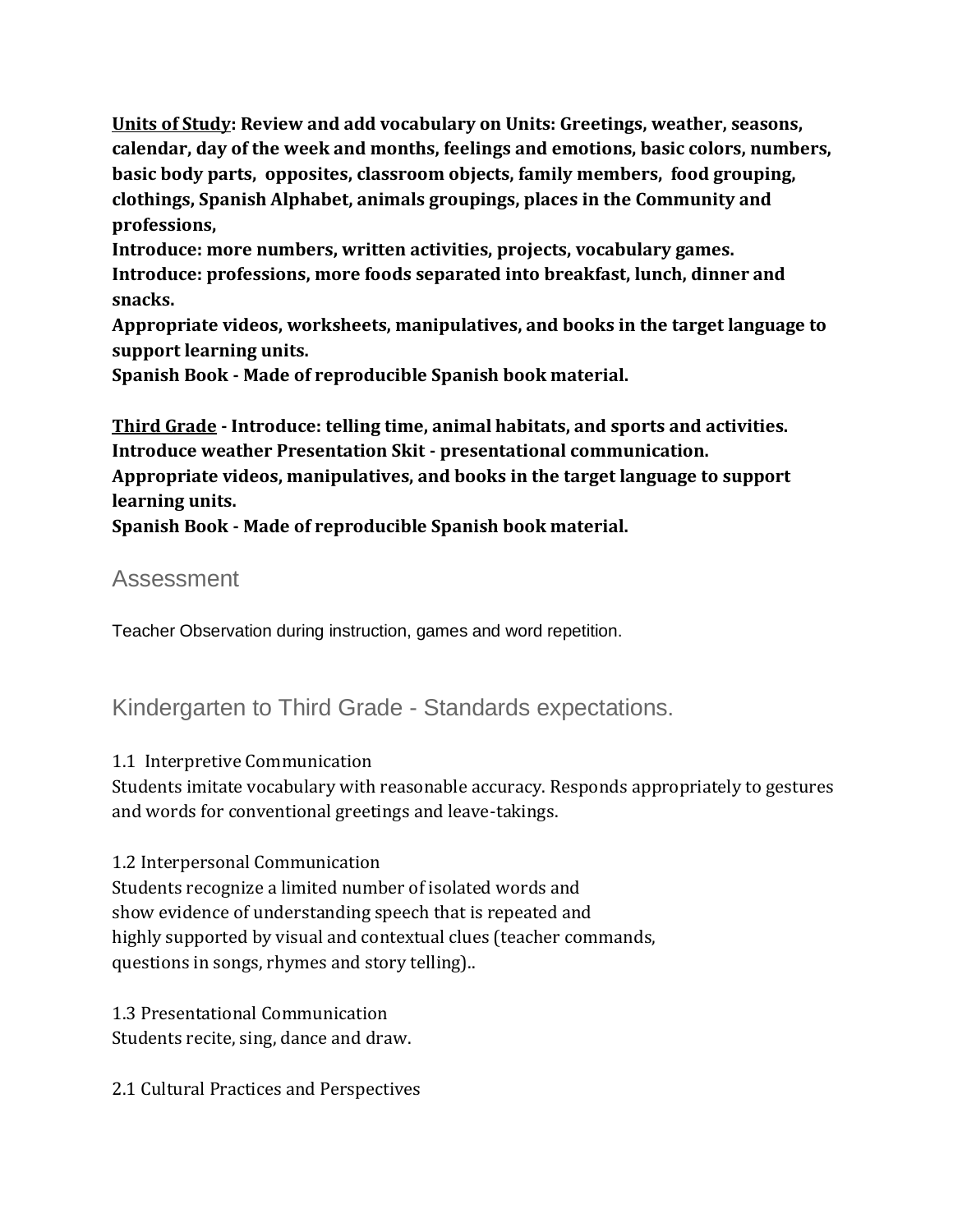Students recite and sing children's rhymes and songs of the target language country/countries.

2.2 Cultural Products and Perspectives Students play with toys artifacts from the target language, watch videos about Spanish Speaking countries, learning about their flags, capitals and currencies.

3.1 Connections to Other Disciplines Students reinforce their conceptual learning about colors, numbers, shapes, animals and their habitats.

3.2 Access to Information Students play, sing and recite rhymes in the target language that were written for children in the target culture.

4.1 Language Comparisons Students become aware that people use different sounds to express different objects when they speak.

4.2 Cultural Comparison

Students compare artifacts from their culture and the target culture in terms of shape, color and purpose.

## 5.1 Transfer to Communities

Students perform for the school community - morning announcements. Religious aspects: Lady of Guadalupe, Día de los Muertos, prayers in the target language. Sign of the cross in Spanish.

## 5.2 Lifelong Learning

Students have fun learning to dance, sing, recite and respond in the target language. Students enjoy imitating new sounds.

**Grade Level - Fourth and Fifth grade. Goal Area: Communication. Proficiency benchmarks and performance Indicators - Novice mid.**

## **Fourth Grade**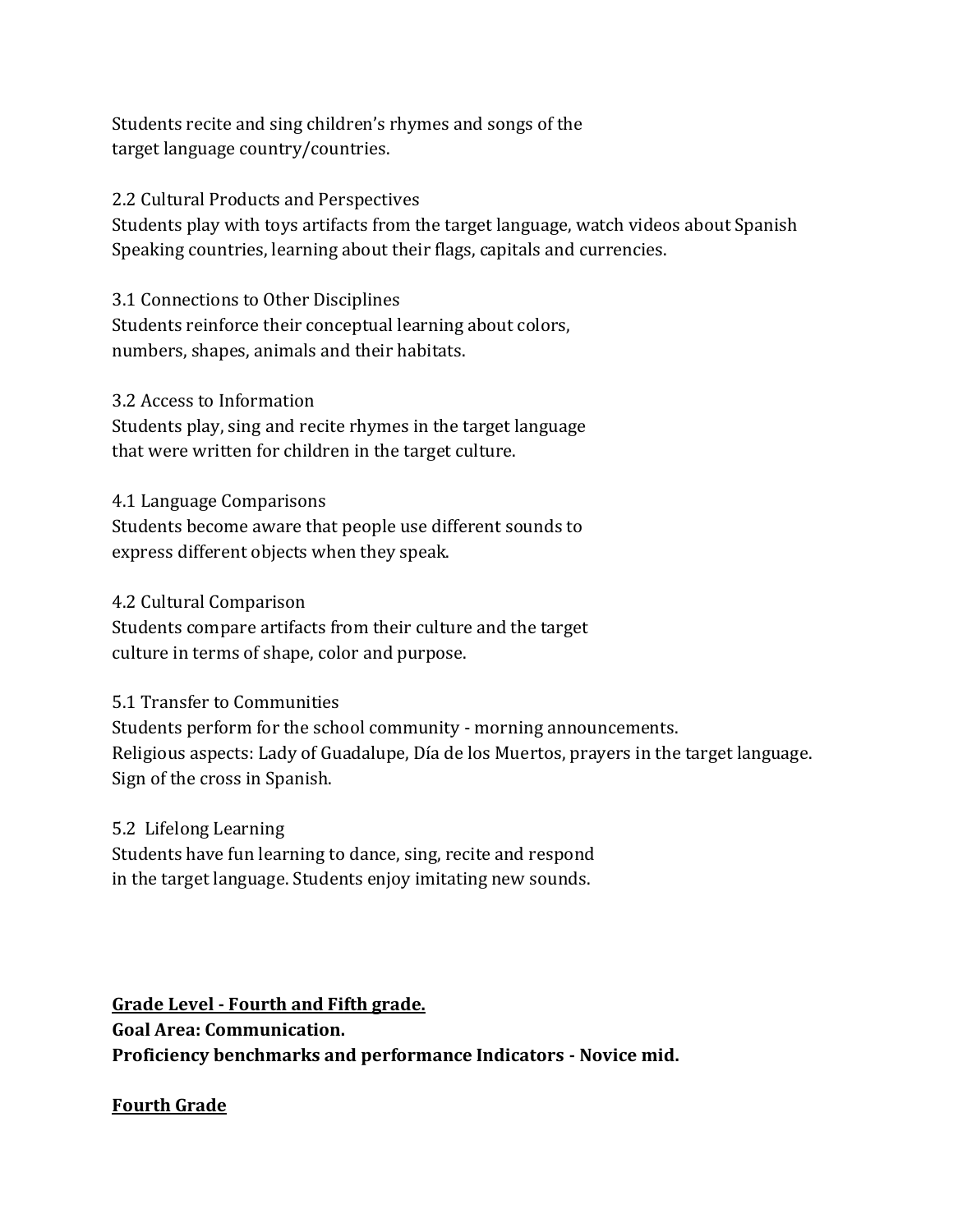**Units of Study: "Spanish is fun book" - El mundo de habla hispana - Students will learn about the Spanish Speaking Countries. Trivia games and location on the map activities will support learning.**

**Students will learn about the ancient civilizations: Maya, Aztecs and the Incas. Research and Oral Presentation.**

**Units of Study: Start the day with a prayer in the target language and taking turns telling about the day, the weather and the time. Students will learn about Cognates, plural of nouns, plural of adjectives, definite and indefinite articles, subject pronouns, question words, verbs in the present tense like tener, hacer, comer, beber. Read and comprehend simple stories and dialogues.** 

#### **Fifth grade.**

**Units of Study: "Spanish is fun book #2".** 

**Units of Study: Start the day with a prayer in the target language and taking turns telling about the day, the weather and the time.** 

**Students review numbers, telling time and practice with the vocabulary they know. Students will learn about AR, ER and IR verbs conjugations, Verbs SER and ESTAR and they will read, comprehend and interpret simple stories and dialogues. Students will practice pronunciation taking turns reading short stories. Games, Videos and extra activity worksheets will support learning units.**

**5th grade. THIRD TRIMESTER : FRENCH**

**Proficiency benchmarks and performance Indicators - Novice low..**

**Book: Discovery Languages French. AMSCO.** 

**Students will learn Basic French.** 

**FRENCH Units of study: French Speaking Countries, and their location. Basic Greetings, basic pronunciation clues, colors, numbers, days of the week, seasons, telling time, classroom objects, adjectives.** 

**Games, Videos and extra activity worksheets will support learning units.**

## Assessment

Teacher observation during Instruction. Cultural Projects. Spanish and French Book activities and dialogues. Pronunciation, oral presentacion, written presentation.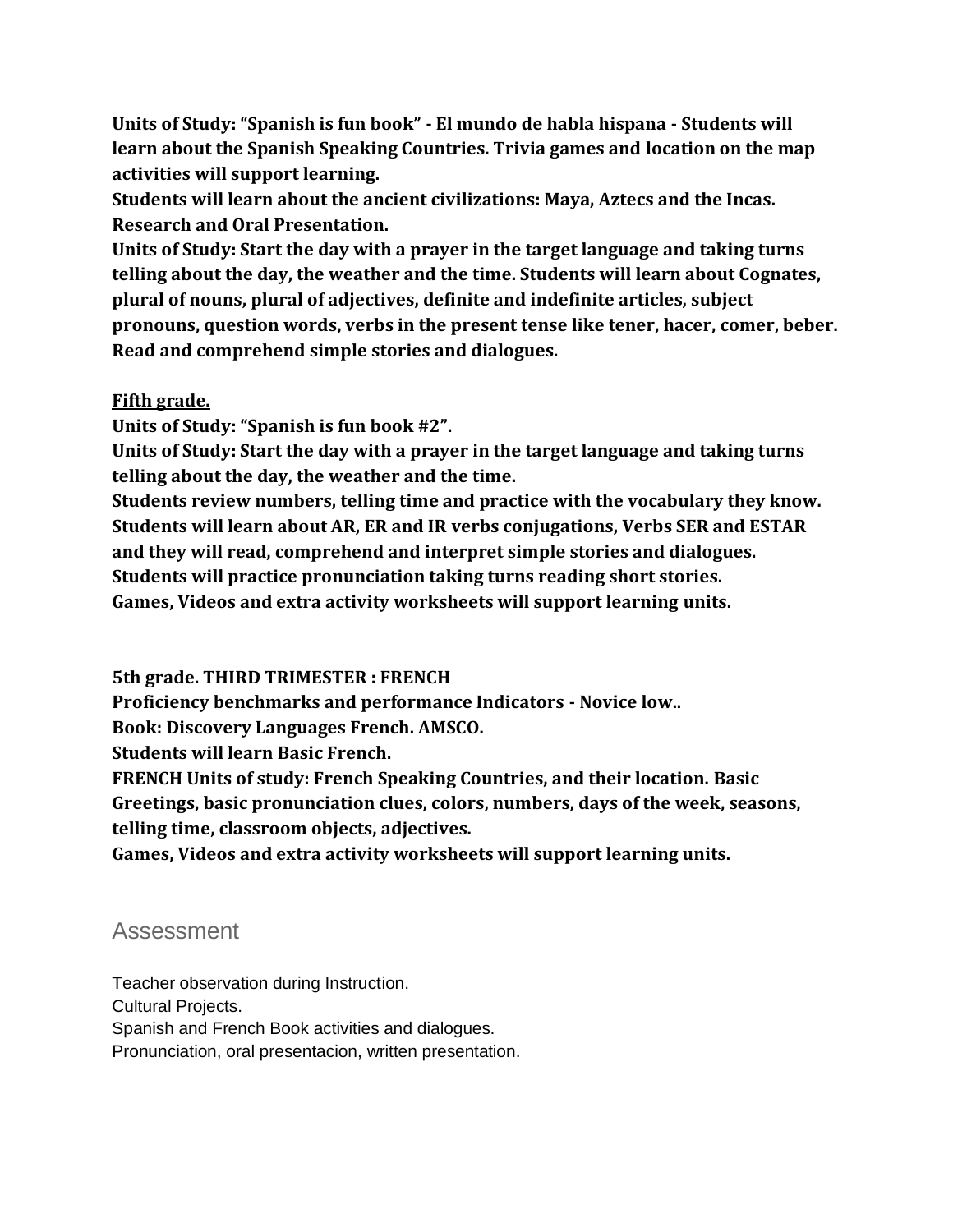# 4th and 5th grade- Standards Expectations

1.1 Interpretive Communication

Students recognize a limited number of isolated words and show evidence of understanding speech that is repeated and highly supported by contextual clues (teacher commands, questions in story telling, worksheets, book activities).

1.2 Interpersonal Communication

Students communicate by taking turns talking about the date today, weather, time, how they are feeling. Oral Presentations and skits.

1.3 Presentational Communication

Students will read and act on dialogues and short stories. Students present information on familiar topics using a variety of practiced and memorized words.

2.1 Cultural, Practices and Perspectives Students recognize customs of the target culture.

2.2

Cultural Products and Perspectives

Students work on projects like the Day of the Dead masks, and the Maya, Aztecs and Incas civilizations.

3.1 Connections to Other Disciplines Religion - Student will recite a prayer in Spanish or French.

3.2 Access to Information

Students recite and sing in the target language and use authentic materials.

4.1 Language Comparisons

Students become aware that people use different words (made up of different sounds) to express different objects when they speak.

4.2 Cultural Comparison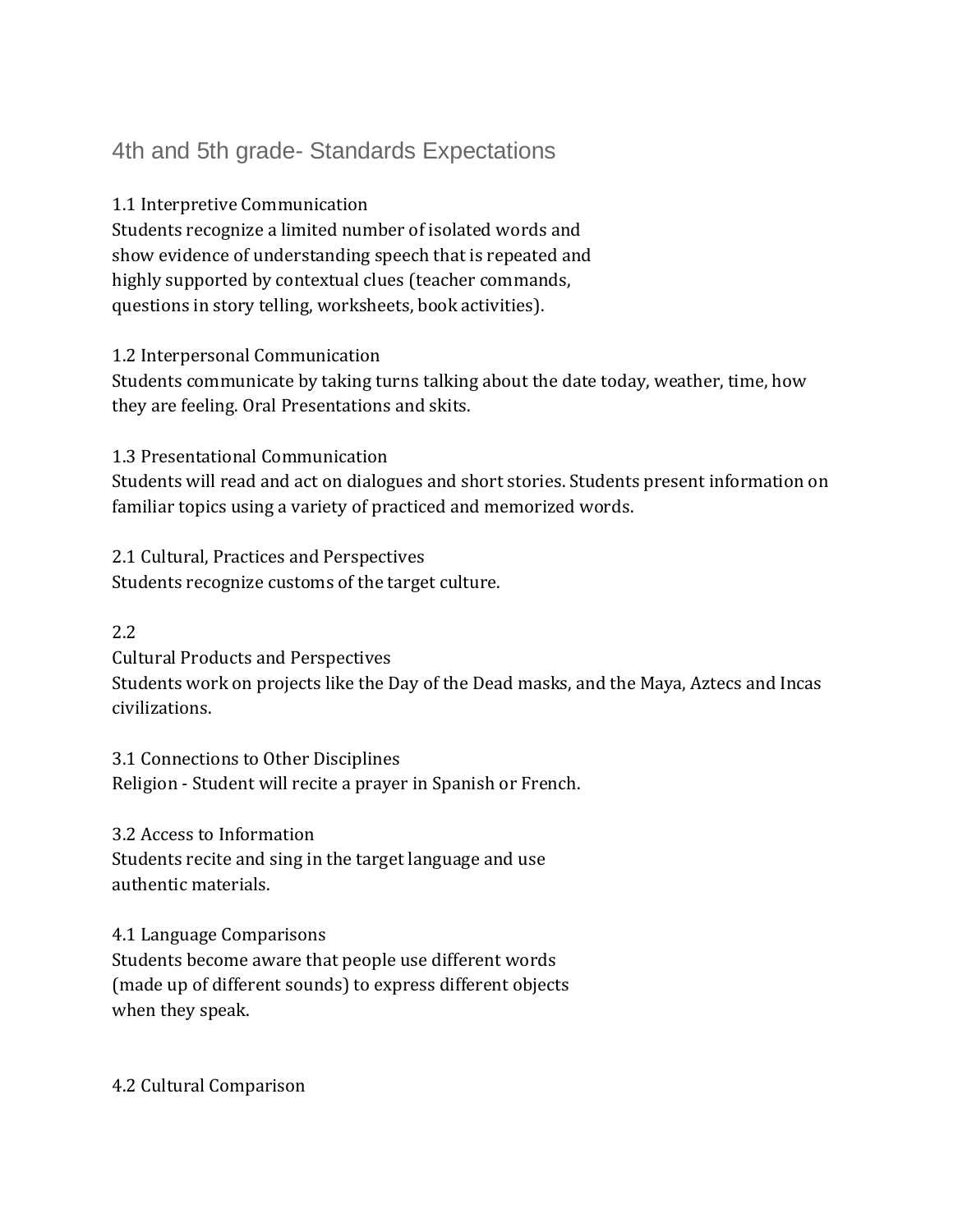Students identified ways students in other cultures act differently.

5.1 Transfer to Communities Students perform for the classroom, and for the all school morning announcements. Students will display their art work.

5.2 Lifelong Learning Students have fun learning to dance, sing, recite and respond in the target language. Students enjoy reciting a prayer in Spanish or French during mass..

**Grade Level - Sixth, Seven and Eight Grade.**

**Goal Area: Communication.**

**Proficiency benchmarks and performance Indicators - Novice high to Intermediate low.**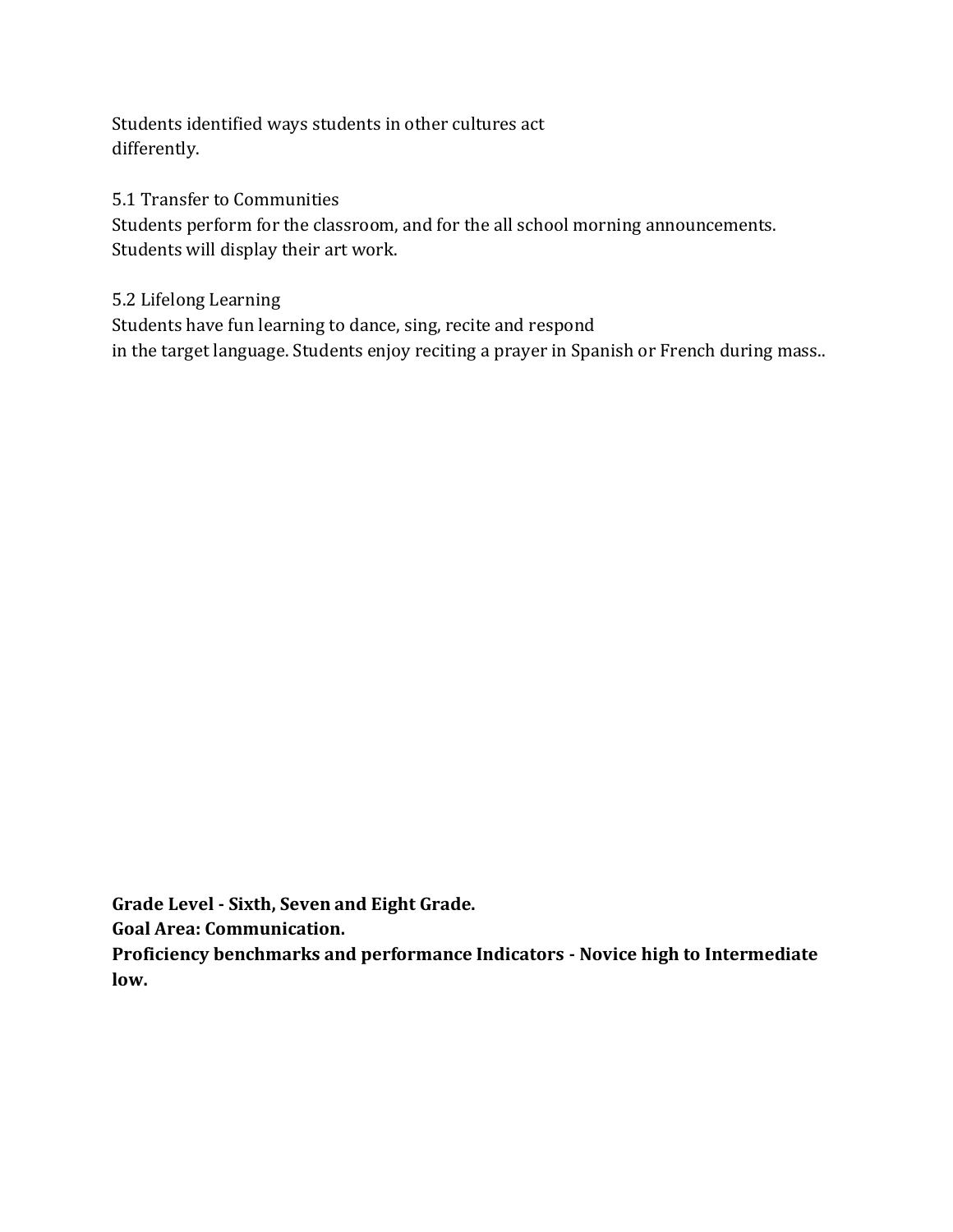Sixth, Seven and Eight graders.

Students learn to communicate in real-life contexts about topics that are meaningful to them. Grammar is integrated into instruction according to the vocabulary and structures needed.Emphasis is placed on using authentic materials and integration of technology into the classroom is important.

Our Interactive Digital Program called REALIDADES was introduced in 2015/2016 school year as an important tool to give our students means of accessing authentic information in Spanish.

## **Sixth Grade**

**Units of Study: Realidades A [www.realidades.com](http://www.realidades.com/)**

**Spanish Speaking Countries - Explore capitals and important sites on Google Earth. Memorize Countries and capitals. [www.purposegames.com](http://www.purposegames.com/)**

**Realidades A[. www.pearsonrealize.com](http://www.pearsonrealize.com/)**

**Para Empezar-Review**

**Chapter 1A - Activities vocabulary. Infinitives, expressing agreement or disagreement, negatives.**

**Chapter 1B - Descriptions. Adjectives. Definite and indefinite articles. Placement of adjectives.**

**Chapter 2A and 2B - Vocabulary for school subjects. Where objects are located. Subject Pronouns. Ar verbs sentences. Ordinal numbers.**

**Chapter 3A and 3B - Vocabulary for foods and beverages. Expressing likes and dislikes. Present tense of ER and IR verbs. Food groups. Activities to maintain your health. Ways to describe foods and preferences.**

**Chapter 4A and 4B - Vocabulary on places to go. Verb ir. Inviting a friend to go with you. Activities outside the school. Verb jugar and hacer. Ir +a+ infinitive.**

**7th and 8th grade** 

**Units of Study - [www.realidades.com](http://www.realidades.com/)**

**Realidade B and Realidade 2 ( if applied). [www.pearsonrealize.com](http://www.pearsonrealize.com/)**

**Chapter 5A - Family members, age, party celebrations, invitations and decorations.**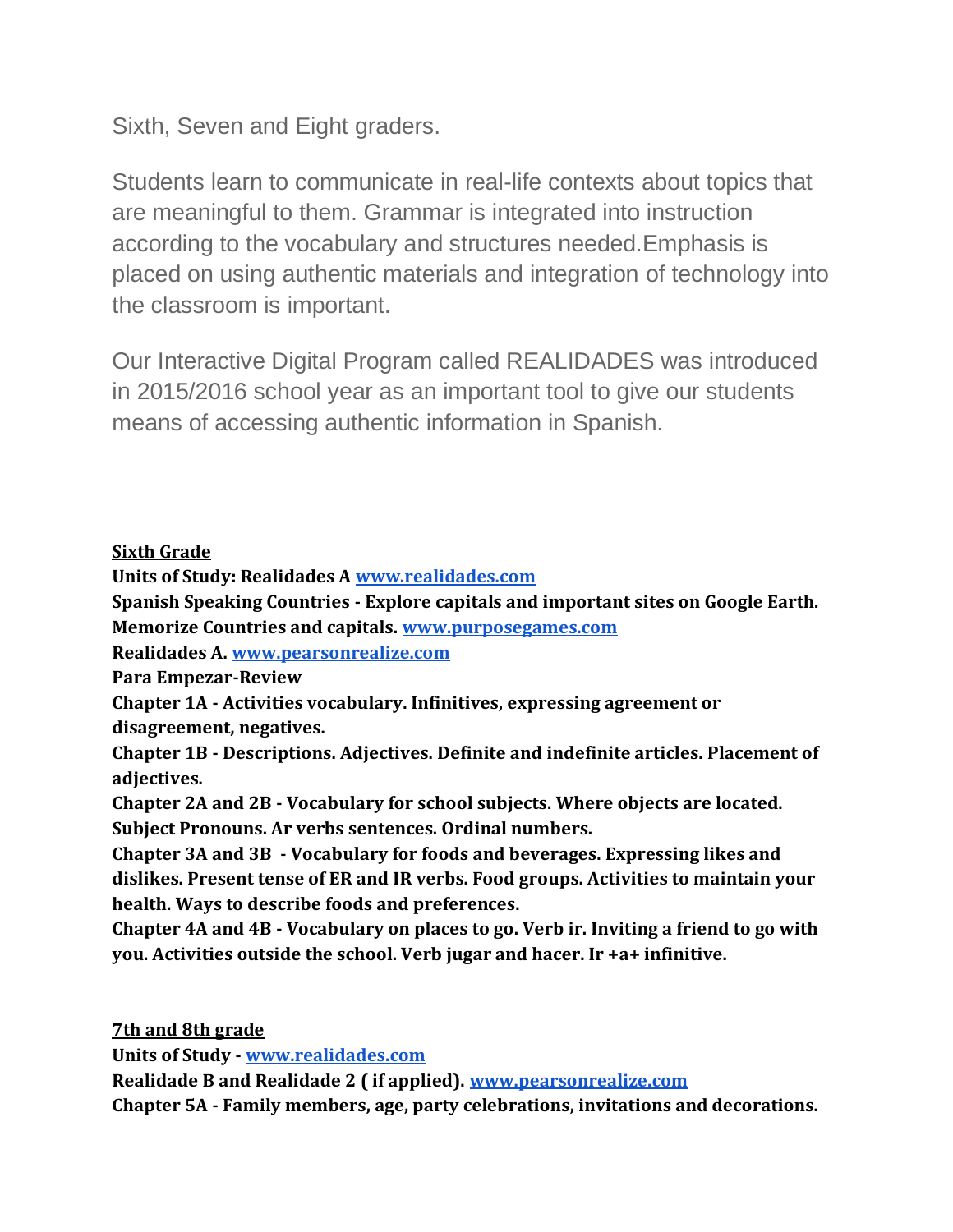**Verb tener, possessive adjectives.**

**Chapter 5B - Descriptions of family members and people. Restaurant Vocabulary. Verbs ser and estar. Verb venir.**

**Chapter 6A and 6B - Bedroom items, electronic equipment, making comparisons, stem-changing verbs poder and dormir. Superlatives.**

**Rooms in the house. Household chores. Affirmative tú commands. The Present progressive tense.**

**Chapters 7A and 7B - Clothing, shopping, numbers 200 - 1,000. Stem changing verbs: pensar, querer, and preferir. Demonstrative Adjectives.**

**Places to go shopping. Buying and selling. Preterite of -ar, -car, and -gar verbs; direct object pronouns lo, la, los, las.**

**Chapters 8A - Vacation places, activities, modes of transportation. Preterite -er, and ir verbs; preterite verb ir ( to go); personal a.**

**Chapter 8B - Recycling and volunteer work, places in the community. Verb decir, indirect object pronouns, preterite of hacer and dar.** 

**Chapter 9A - Television shows, movies genres, giving options.**

**Grammar: acabar de + infinitive; gustar and similar verbs.**

**Chapter 9B - computers;communication;computer related activities. Verbs pedir and servir; saber and conocer.**

# Assessment:

Forms of Assessment - Achievement tests; Performance based assessment.

Purposes of Assessment - Formative assessment and Summative assessment. Assessing Students Progress: Oral Presentations, Written Presentations, Chapter Quiz, Online Assignments and participation during interactive whiteboard activities.

# 6th, 7th and 8th grade - Standard Expectations.

#### 1.1 Interpretive Communication

Students understand isolated words and memorized chunks used by their teacher and their friends. They recognize and understand some written words.

Students understand and interpret predictable oral and written language on familiar topics supported by contextual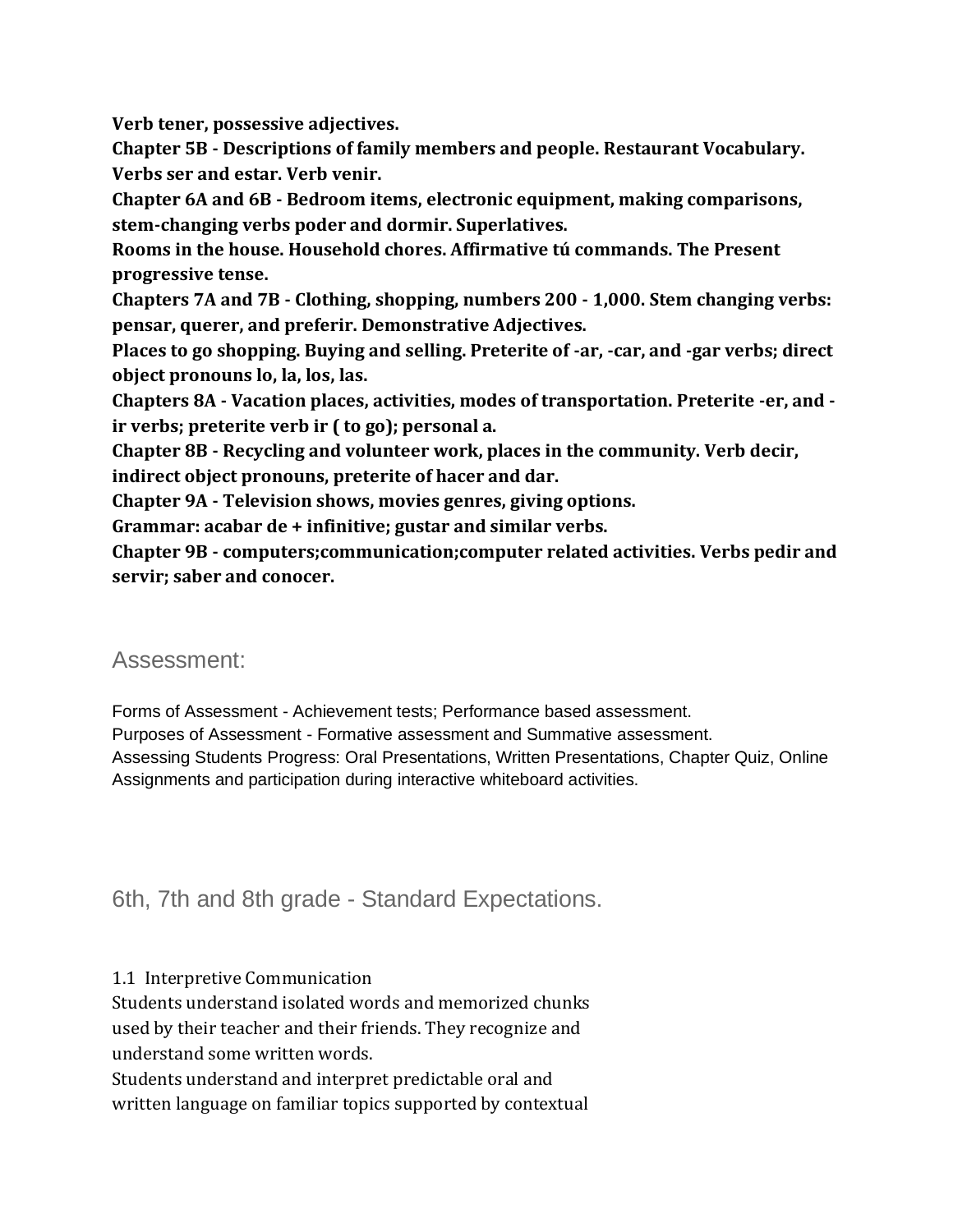clues and delivered at a slower rate of speech.

1.2 Interpersonal Communication Students exchange essential information such as greetings, leave takings and common classroom interactions using culturally appropriate gestures and oral expressions. Students also share likes and dislikes with each other and the classmates.

1.3 Presentational Communication Oral presentations and Written Presentation.

2.1 Cultural Practices and Perspectives

Students recognize cultural practices during holidays and cultural traditions. Students identify cultural practices in dining, ecology and/or outdoor activities/hobbies.

2.2 Cultural Products and Perspectives Students recognize cultural artifacts relating to holidays and Traditions. Students identify cultural products (flags, currency, symbols, etc).

3.1 Connections to Other Disciplines Art, Religion and Geography. Students demonstrate an understanding about concepts learned in other subject areas in the target language, including weather, measurements, animals, insects, geographical concepts, etc.

3.2 Access information.

Students read, listen to and talk about age-appropriate school content, folktales, short stories, soap operas, poems, internet sites and songs written for native speakers of the target language.

Students participate in cultural traditions and holidays Access to Information and using authentic materials (children's books, internet sites).

4.1 Language Comparisons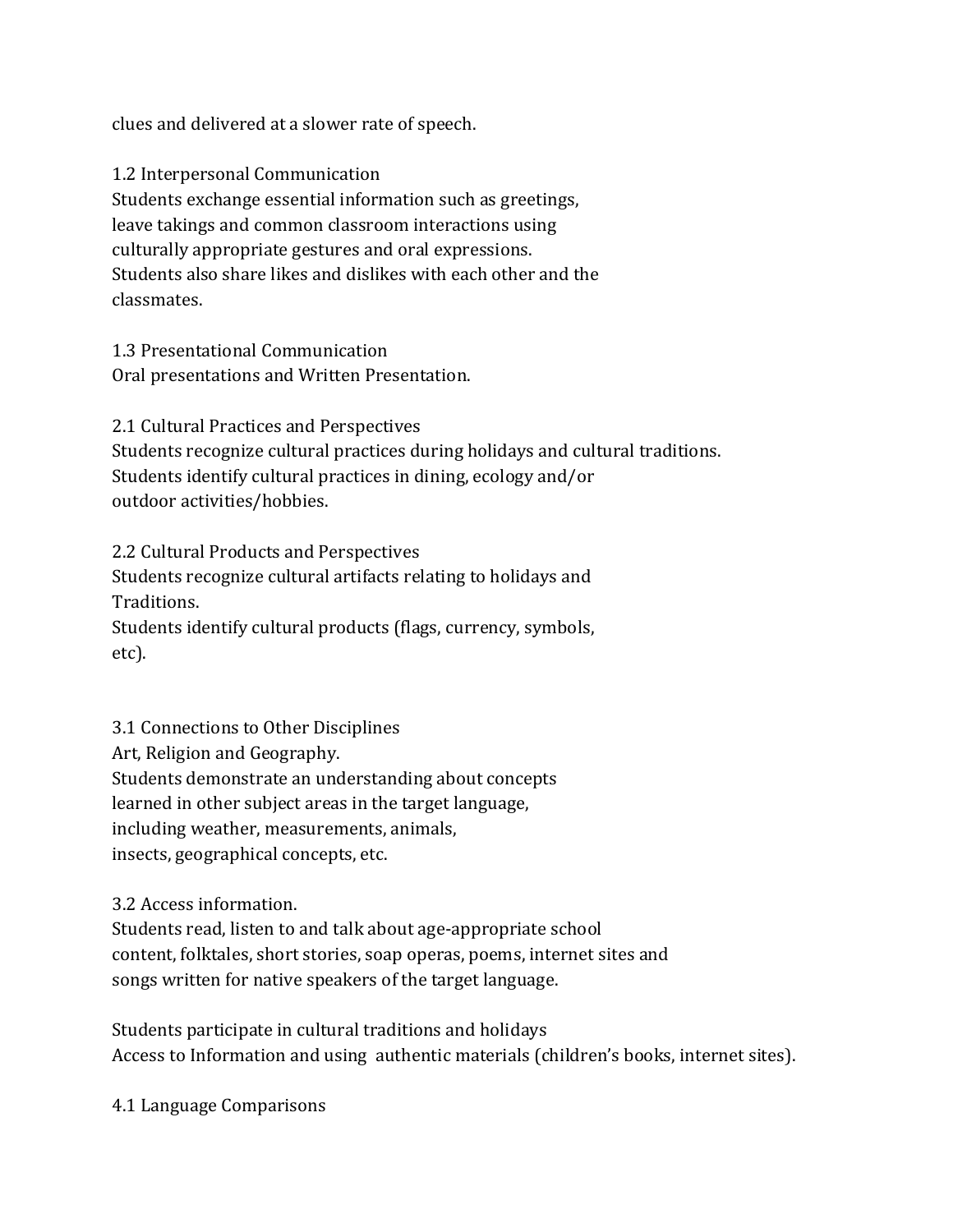Students recognize cognates and how adjectives placement, and sentence clause structure/composition, are different between the target language and their own.

4.2 Cultural Comparison Students become aware of cultural similarities and differences in holidays and traditions.

5.1 Transfer to Communities Students make posters about holidays and traditions and display them in their school bulletin boards.

5.2 Lifelong Learning Students make choices to present information based on their personal interest.

Standards for Report cards 2019/2020

**Based on ACTFL Proficiency Benchmarks and Performance Indicators - Novice low, Novice Mid, Novice High for Kindergarten to 5th grade.**

**[https://www.actfl.org/sites/default/files/CanDos/Novice%20Can-](https://www.actfl.org/sites/default/files/CanDos/Novice%20Can-Do_Statements.pdf)[Do\\_Statements.pdf](https://www.actfl.org/sites/default/files/CanDos/Novice%20Can-Do_Statements.pdf)**

**Based on ACTFL Proficiency Benchmarks and Performance Indicators - Intermediate for 6th, 7th and 8th grade.**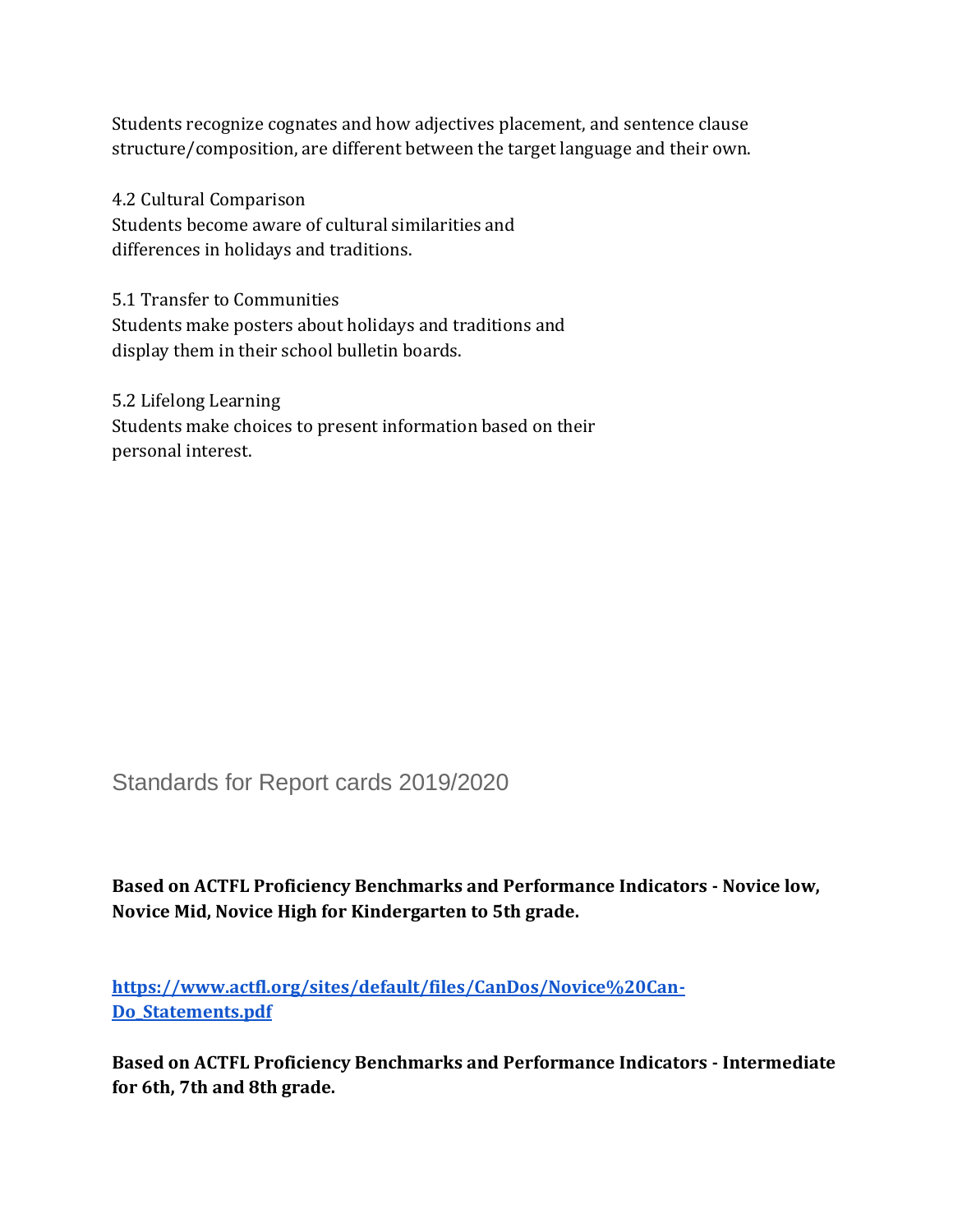**[https://www.actfl.org/sites/default/files/CanDos/Intermediate%20Can-](https://www.actfl.org/sites/default/files/CanDos/Intermediate%20Can-Do%20Statements.pdf)[Do%20Statements.pdf](https://www.actfl.org/sites/default/files/CanDos/Intermediate%20Can-Do%20Statements.pdf)**

# Kindergarten. Novice low.

**I can identify memorized or familiar words when they are supported by gestures or visuals in informational texts.**

**I can provide information by answering a few simple questions on very familiar topics, using practiced or memorized words and phrases, with the help of gestures or visuals.** 

**I can introduce myself using practiced or memorized words and phrases, with the help of gestures, or visuals.**

**I'm an active participant during class.**

**I'm an attentive listener.**

First and Second Grade. Novice Mid.

**I can identify some basic facts from memorized or familiar words and phrases when they are supported by gestures or visuals in informational texts.**

**I can request and provide information by asking and answering some few simple questions on very familiar and everyday topics, using a mixture of practiced or memorized words, phrases, and simple sentences.**

**I can present information about the calendar, myself, my interests and my activities using a mixture of practiced or memorized words, phrases and simple sentences.**